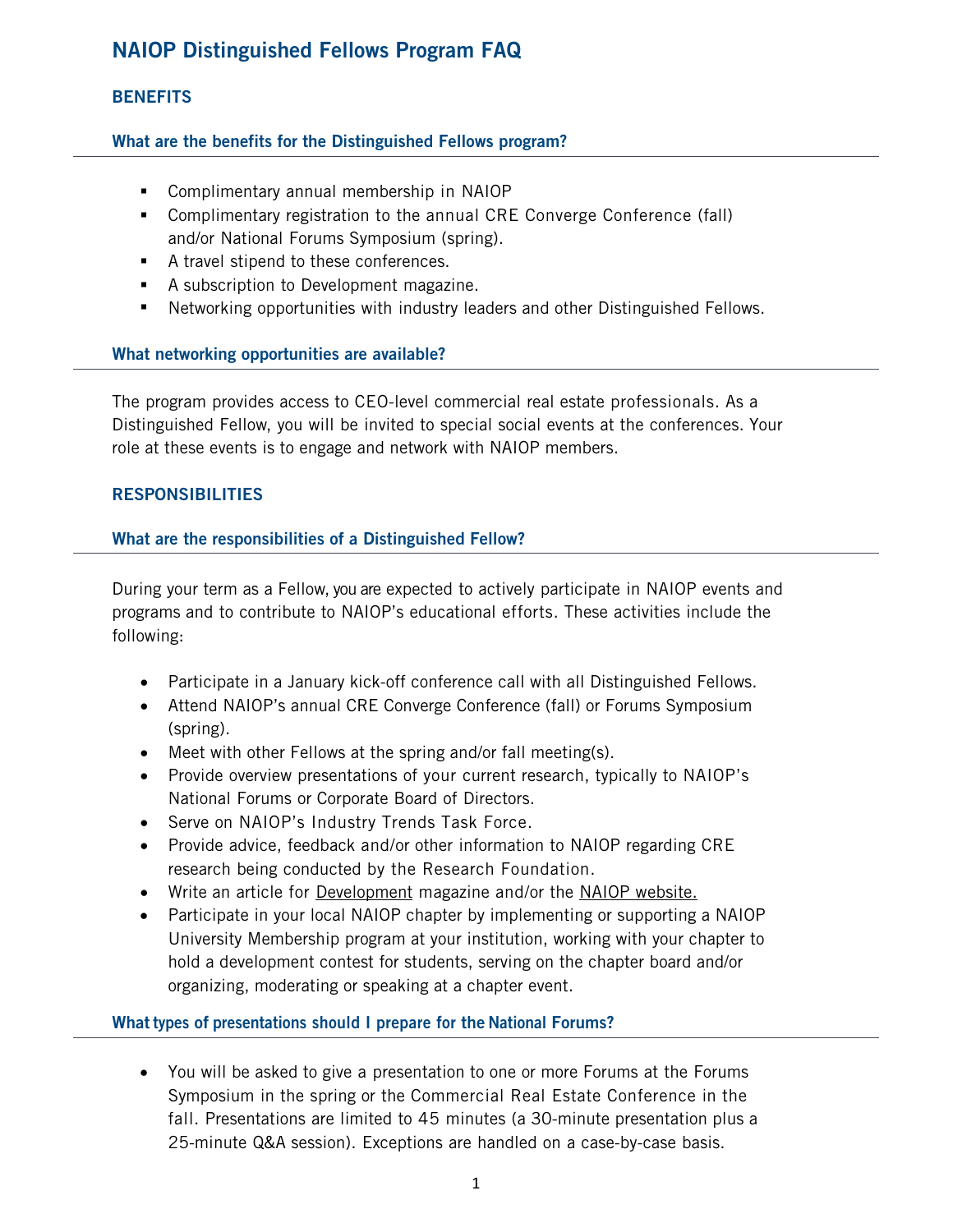- PowerPoint slides should be concise and easy to read from a distance; avoid extensive use of statistics, lengthy tables and complex graphs.
- Presentations should include about 15 to 30 slides; presenters should avoid skipping through slides in a longer presentation.

## Who is the audience for these presentations?

NAIOP's [National Forums](http://www.naiop.org/en/Connect/National-Forums.aspx) are special-interest groups comprised of approximately 15 to 25 industry leaders who develop, own and/or invest in commercial real estate. Discussions held in Forum meetings are typically confidential and unique to the Forum's area of interest.

## What topics are of interest to Forum members?

The Forums Administrator will provide you with topics of interest to Forum members. Feel free to submit any topic within your area of expertise that falls within the scope of the commercial real estate industry.

You will be asked to submit an abstract of your proposed presentation topic to the Forums Administrator. It will be distributed to the Forum chairs. They, in turn, will determine whether it fits the interests of their particular Forum members. The Forums Administrator will then send you a schedule showing which Forums have asked you to present.

## How many presentations will I be required to give at each meeting?

You will be asked to give one to three presentations per NAIOP event. You may give four, if you are willing.

## What if I'm not sure about whether my topic would be a good match?

Contact Shawn Moura, Director of Research at [moura@naiop.org](mailto:moura@naiop.org) or (703) 674-1414.

## What if my academic schedule prohibits attendance at one of the meetings?

We understand that you must balance your academic workload and demands against participation in the Distinguished Fellows program. [Dates](http://www.naiop.org/Attend.aspx?type=corp&view=all) and locations for the Commercial Real Estate Conference and the Forums Symposium are available well in advance of the meetings, so you can plan accordingly. In the event you are unable to attend one of the meetings during a given year, you are expected to attend and make a presentation at the other meeting.

Active participation is an important part of the program's overall success. If you are unable to attend either of those meetings, the Credentialing Committee will take this in to consideration when your term comes up for renewal.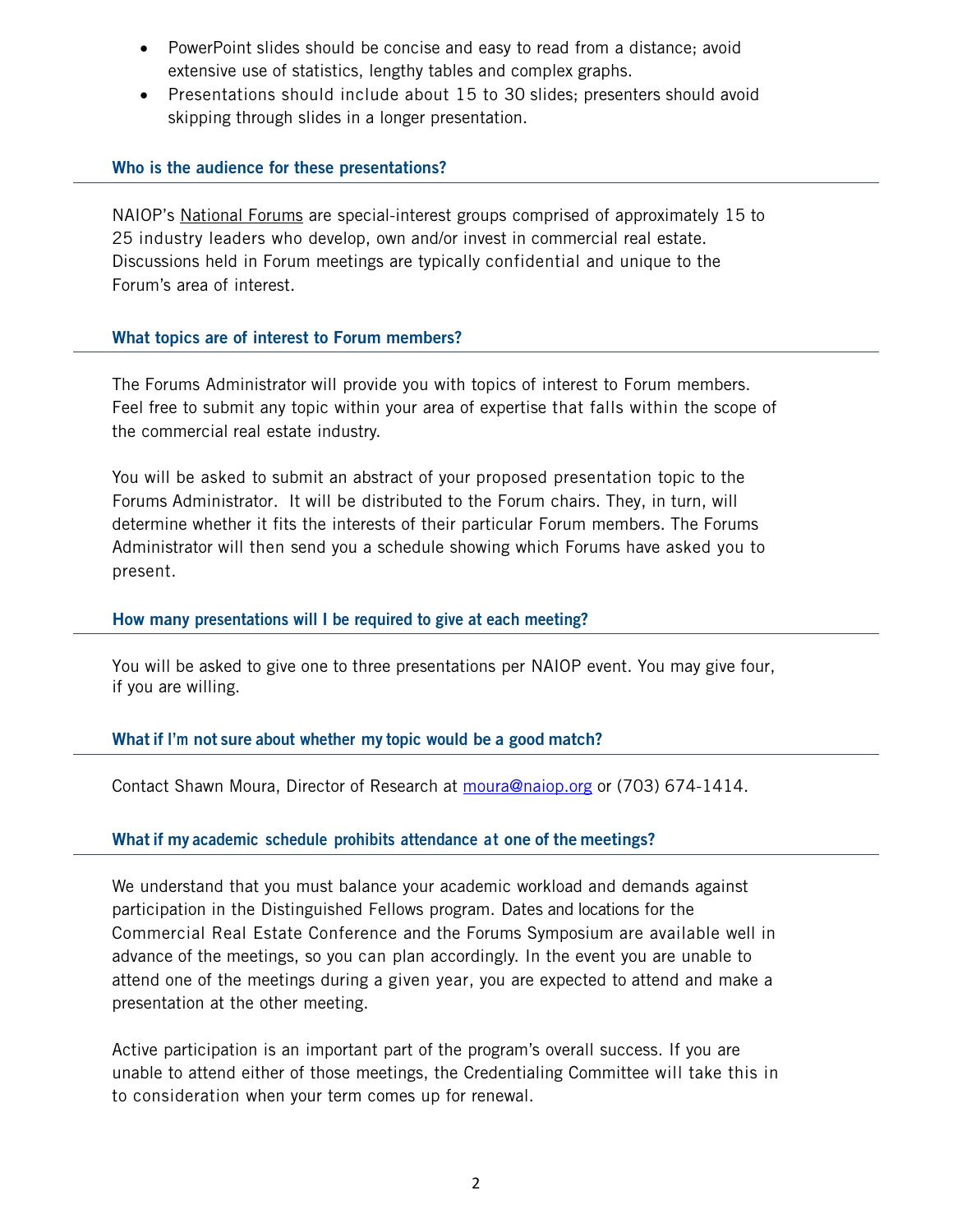*Extenuating personal circumstances that prevent your attendance will be taken into account as necessary.*

## TRAVEL STIPEND

### What is the travel reimbursement policy?

Distinguished Fellows are granted a stipend of up to \$1,250 per meeting to reimburse them for qualified travel expenses associated with travel to the CRE Converge Conference or the Forums Symposium.

If the DF does not attend a meeting he/she will not receive this stipend in lieu of travel.

DFs must submit expense receipts after each session. If receipts for hotel, airfare, and ground transportation add up to less than \$1,250 the DF will be reimbursed for the lesser amount. If the expenses total more than \$1,250 the DF will be reimbursed up to \$1,250, but no more.

A DF stay at a conference generally involves two nights. If a DF needs to stay over for an additional night because he/she is providing additional support to NAIOP, the Foundation will cover the cost of the room night, above and beyond the \$1,250 limit.

#### What expenses does the stipend cover?

The stipend can be applied to the following:

- Coach airfare. (Please book at least four weeks in advance for the most reasonable fares.)
- Parking, taxi and/or shuttle fares.
- Use of a personal vehicle for travel. (You will be reimbursed for mileage at the current IRS rate.)
- Hotel room rate and tax. (Food and incidentals are not covered; see below.)

#### What hotel expenses are covered, and how should I make my hotel reservations?

Plan to stay at the hotel where the NAIOP conference is being held. Ask for the NAIOP Room Block Rate when making your reservations. If the room block is sold out, contact Susan Bornt and she will provide the name of other nearby hotels.

Incidentals (i.e., minibar items, in-room movies, fitness club fees, room service, Internet connection, etc.) are not covered and will not be reimbursed.

#### What about meals?

Expenses related to meals are not reimbursable. Whenever possible, please attend the meal functions held during the conference.

### How do I submit my reimbursable expenses?

Shortly after the meeting, the Program Administrator will send the DF an expense